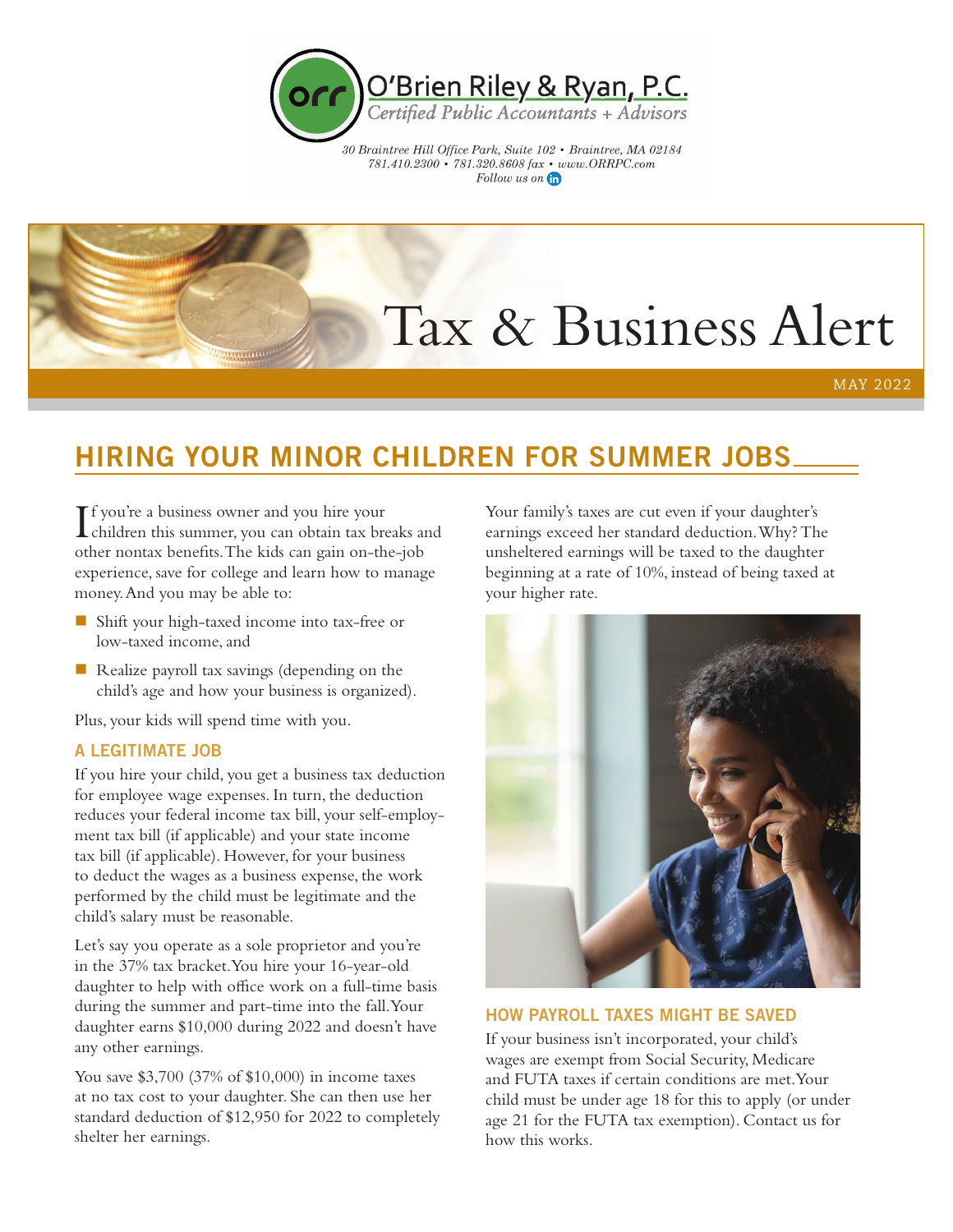# STARTING EARLY MAKES A RETIREMENT GARDEN GROW

An early start on saving for retirement can be a key to wealth building. A child who has earned income from a job can contribute to a traditional IRA or Roth IRA and begin funding a nest egg. For the 2022 tax year, a working child can contribute the lesser of his or her earned income, or \$6,000, to a traditional IRA or a Roth IRA.

Depending on the details of your firm's retirement plan, your child may qualify to begin earning retirement benefits that can grow for many decades. And the money may be tapped penalty-free for certain eligible reasons, such as paying education costs and putting down up to \$10,000 on a first home.

Be aware that there's no FICA or FUTA exemption for employing a child if your business is incorporated or a partnership that includes nonparent partners. And payments for the services of your child are subject to income tax withholding, regardless of age, no matter what type of entity you operate.

## KEEP ACCURATE RECORDS

Hiring your child can be a tax-smart idea. Be sure to keep the same records as you would for other employees to substantiate the hours worked and duties performed (such as timesheets and job descriptions). Issue your child a Form W-2. Contact us with questions about how these rules apply to your situation.  $\blacksquare$ 

# AFTER FILING YOUR TAXES, WHAT RECORDS CAN YOU TOSS?

If you've filed your 2021 tax return, you may want<br>to do some spring cleaning, starting with tax-related f you've filed your 2021 tax return, you may want paper clutter. Paring down is good. Just be careful to hold onto essential records that may be needed in the event of an IRS audit. Some documents may be needed to help you collect a future refund or assist with filing your return next year. Before you start tossing or shredding documents, read the rules to learn what must be kept — for how long — and what can be safely discarded.

# THE GENERAL RULES

At a minimum, you should keep tax records for as long as the IRS can audit your tax return or assess



additional taxes. That's usually three years after you file your return. This means you potentially can get rid of most records related to tax returns for 2018 and earlier years.

However, the statute of limitations extends to six years for taxpayers who understate their adjusted gross income by more than 25%. What constitutes an understatement may go beyond simply not reporting items of income. So, to be safe, a general rule of thumb is to save tax records for six years from filing.

# KEEP SOME RECORDS LONGER

You need to hang onto some tax-related records beyond the statute of limitations. For example:

- $\blacksquare$  Keep the tax returns themselves indefinitely, so you can prove to the IRS that you did file a legitimate return. (If you didn't file a return or if you filed a fraudulent return, there's no statute of limitations.)
- Retain W-2 forms until you begin receiving Social Security benefits. That may seem long, but if questions arise regarding your work record or earnings for a particular year, you'll need your W-2 forms to help provide the documentation needed.
- $\blacksquare$  Keep records related to real estate or investments for as long as you own the assets, plus at least three years after you sell them and report the sales on your tax return (or six years if you want extra protection).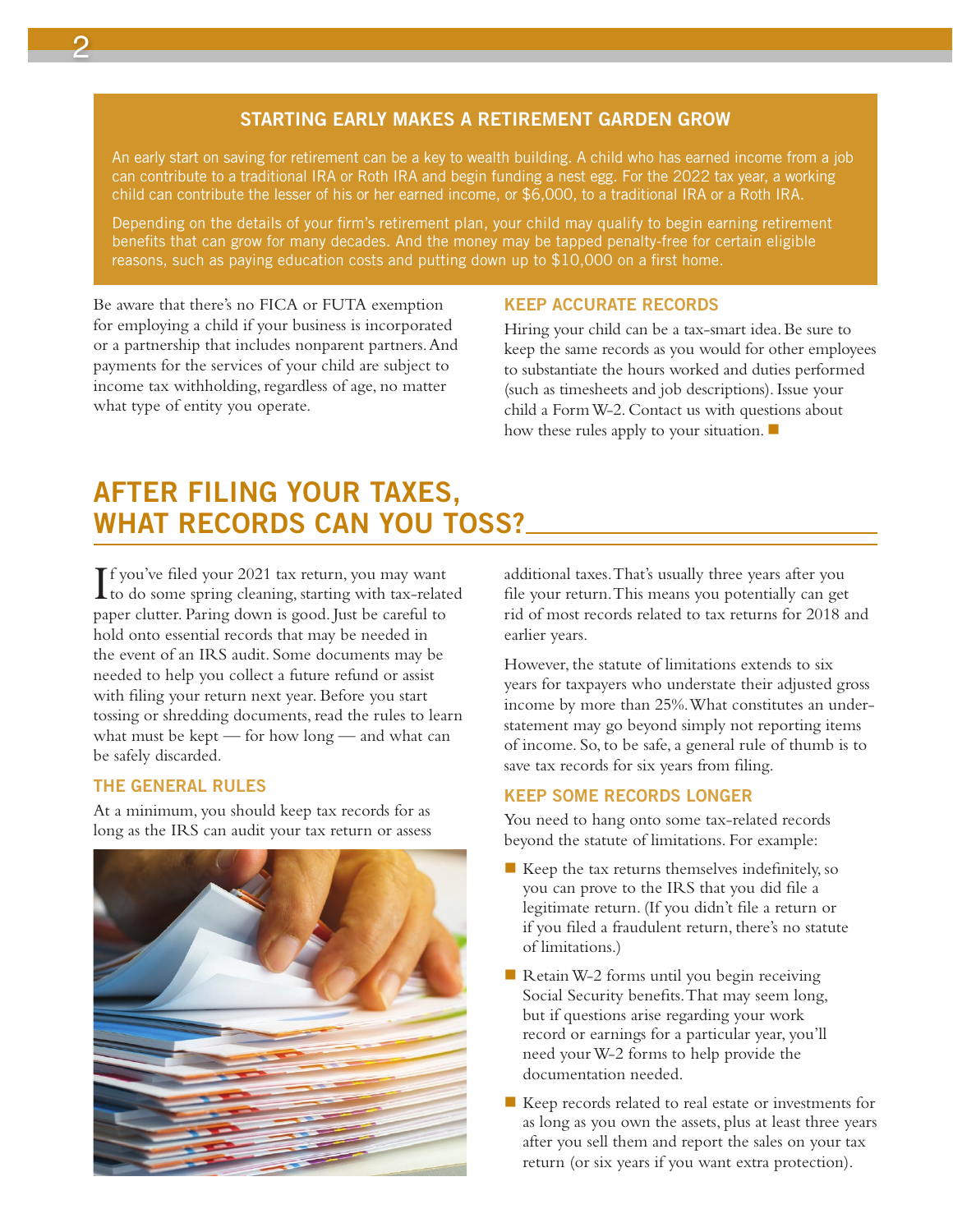- $\blacksquare$  Hang onto records associated with retirement accounts until you've depleted the accounts and reported the last withdrawal on your tax return, plus three (or six) years.
- $\blacksquare$  Retain records that support figures affecting multiple years, such as carryovers of charitable deductions or casualty losses. These need to be saved until they no longer have effect, plus seven years.

If you're still not sure about a specific document feel free to ask us.

#### OTHER REASONS TO RETAIN RECORDS

Keep in mind that these are the federal tax record retention guidelines. Your state and local tax record requirements may differ. In addition, lenders, co-op boards and other private parties may require you to produce copies of your tax returns as a condition of lending money, approving a purchase or otherwise doing business with you. Contact us with questions or concerns about recordkeeping.  $\blacksquare$ 

# TO GET AN "EARLY" REFUND, ADJUST YOUR WITHHOLDING

Each year, millions of taxpayers claim an income tax refund. To be sure, receiving a payment from the IRS for a few thousand dollars can be a pleasant influx of cash. But it means you were essentially giving the government an interest-free loan for close to a year, which isn't the best use of your money.

Fortunately, there's a way to begin collecting your 2022 refund now: You can review the amounts you're having withheld and/or what estimated tax payments you're making and adjust them to keep more money in your pocket during the year.

## CHOOSING TO ADJUST

It's particularly important to check your withholding and/or estimated tax payments if:

- You received an especially large 2021 refund,
- You've gotten married, divorced or added a dependent,
- **Nou**'ve bought a home,
- You've started or lost a job, or
- **Nour investment income has changed significantly.**

Even if you haven't encountered any major life changes during the past year, tax law changes may affect withholding levels, making it worthwhile to doublecheck your withholding or estimated tax payments.

## MAKING A CHANGE

You can modify your withholding at any time during the year, or even more than once within a year. To do so, simply submit a new Form W-4 to your employer. Changes typically will go into effect several weeks after the new Form W-4 is submitted. For estimated tax payments, you can adjust each time quarterly payments are due.



While reducing withholding or estimated tax payments will, indeed, put more money in your pocket now, you also need to be careful that you don't reduce them too much. If you don't pay enough tax throughout the year on a timely basis, you could end up owing interest and penalties when you file your return, even if you pay your outstanding tax liability by the April 2023 deadline.

#### GETTING HELP

One reason to consider adjusting your withholding is the passage of any new tax legislation. For example, after the Tax Cuts and Jobs Act of 2017 was enacted, the IRS needed to revise withholding tables to account for the increased standard deductions, suspension of personal exemptions, and changes in tax rates and brackets. If you'd like help determining your withholding or estimated tax payments for the rest of the year, please contact us.  $\blacksquare$